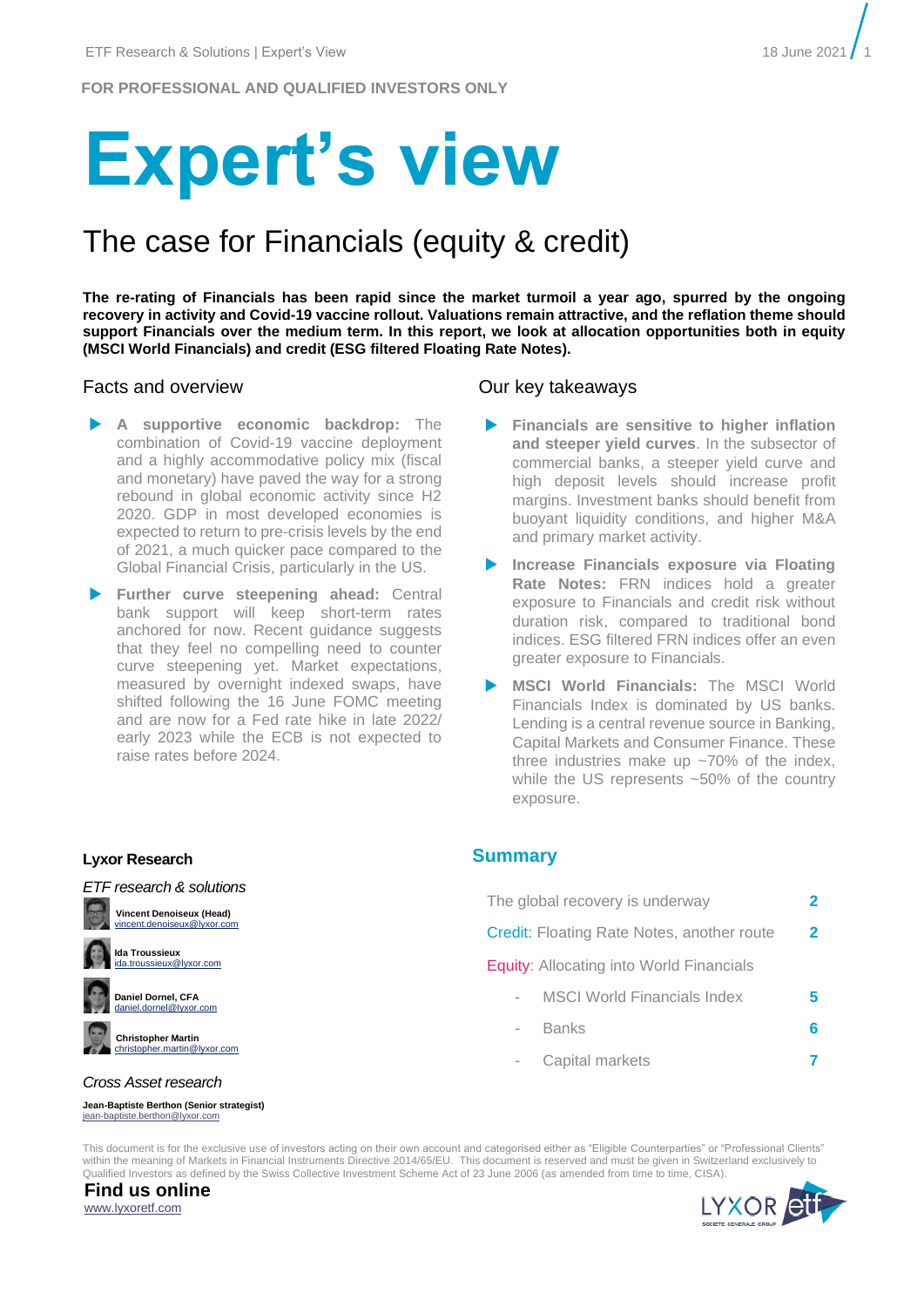## The global recovery is underway

The combination of Covid-19 vaccine deployment and a highly accommodative policy mix (fiscal and monetary) have paved the way for a strong rebound in global economic activity since H2 2020. Economic activity is expected to jump back to pre-crisis GDP levels by the end of the year for most developed economies, a much quicker pace compared to the previous downturn, particularly in the US.



*Real GDP growth (base 100= 01/10/2019) Covid-19 Vaccination per 100 people*





Forecast data based on Bloomberg consensus. Source: Lyxor International Asset Management / Cross Asset Research. Data as at 08/06/2021. Past performance is not a reliable indicator of future performance.

Central banks reiterated that support will remain for now, recent guidance suggests no immediate need for action to counter curve steepening. Market expectations, measured by overnight indexed swaps, have shifted following the 16 June FOMC meeting and are now for a Fed rate hike in late 2022/ early 2023 while the ECB is not expected to raise rates before 2024. The US Fed is expected to start hinting tapering of asset purchases late this summer to kick off in Q4 2021.

#### Credit: Floating Rate Notes, another route to play Financials

#### FRN indices: Greater exposure to Financials vs traditional bond indices

Floating Rate Notes (FRNs) are well suited products to gain exposure to the Financial sector in the credit market. FRN indices hold a large exposure to Financial bonds (60%-70%) compared to traditional nominal corporate bond indices (see chart below).

#### **FRNs universes have higher exposure to financials than traditional corporate bonds indices**





Source: Lyxor International Asset Management, Bloomberg Barclays. Data as at 31/05/2021. Past performance is not a reliable indicator of future performance.

**Find us online** www.lyxoretf.com

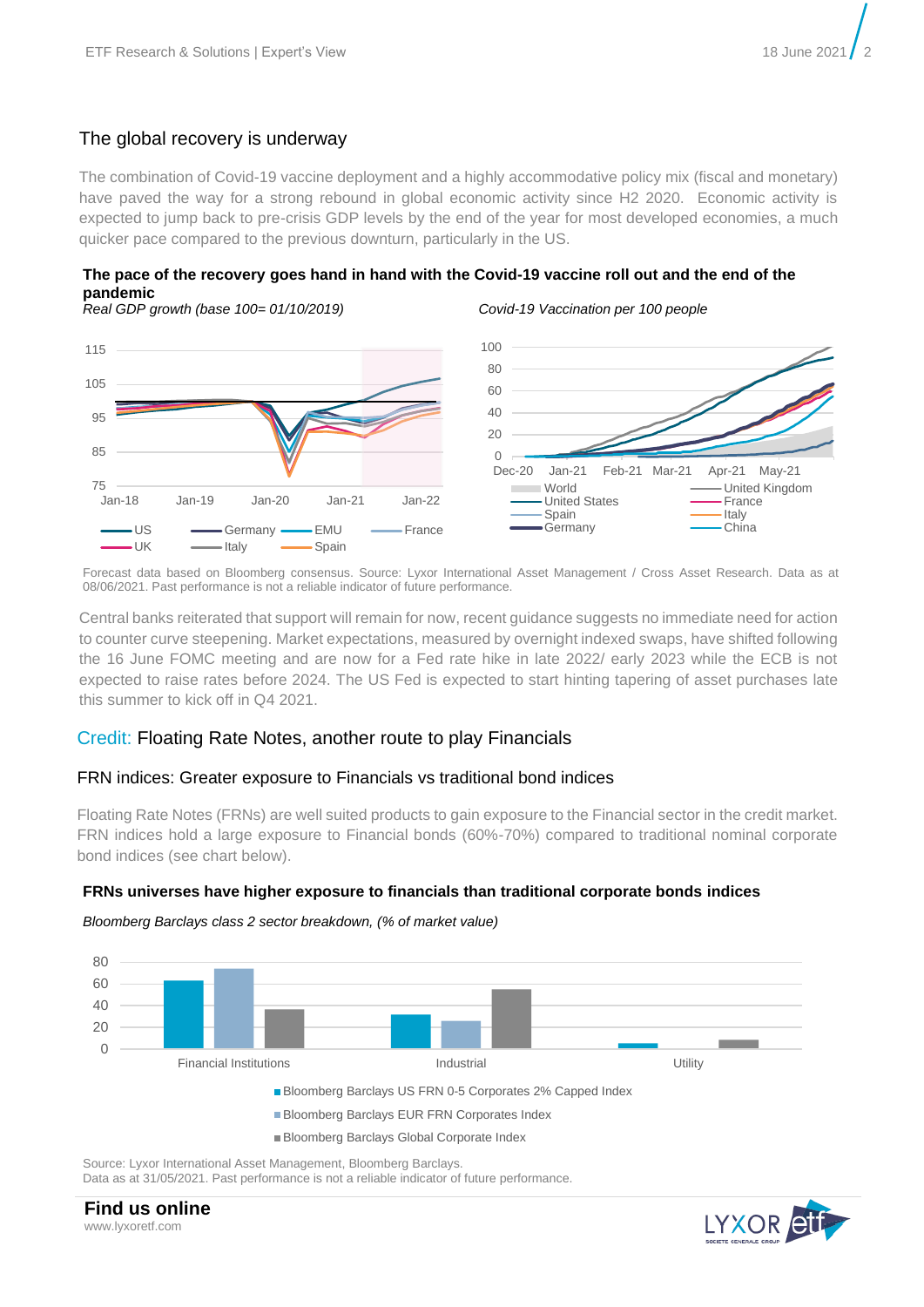FRNs also offer greater exposure to Financials credit risk. There is no duration risk, due to the nature of FRN coupons (explained on the next page). On the other hand, the analysis below shows that traditional bond indices do have an exposure to duration risk.

### **FRN indices: an exposure to Financials and credit risk without duration risk**

#### *Ex-ante risk decomposition*









Bbg Barc EUR Corporate Index Bbg Barc EUR Corporate FRN Index



Source: Lyxor International Asset Management, Bloomberg Barclays.

Data as at 31/05/2021. Past performance is not a reliable indicator of future performance.

Floating rate notes are based on the combination of investment-grade bonds – issued primarily by corporates – that accrue interest based on a specific spread over a reference rate that resets periodically. As FRN coupons evolve with the interest rate, they are not subject to duration risk, leaving only the credit risk component.

#### The benefits of ESG filters in an FRN allocation

Adding an ESG filter to FRN indices has some benefits. The Bloomberg Barclays MSCI SRI Sustainable Index methodology combines three layers of ESG filters:

- 1. Exclusions of issuers involved in controversial businesses (SRI exclusions);
- 2. Exclusions of issuers with an ESG rating below BBB;
- 3. Exclusions of issuers involved in very severe controversies.

ESG FRN indices tend to have higher exposure to Financials as shown in the charts below. Most Financial institutions have a very limited exposure to controversial businesses (Alcohol, Tobacco, Gambling, Adult entertainment, GMOs, Nuclear power, Weapons, Thermal coal or Unconventional oil and gas), a key criterion of SRI exclusions.

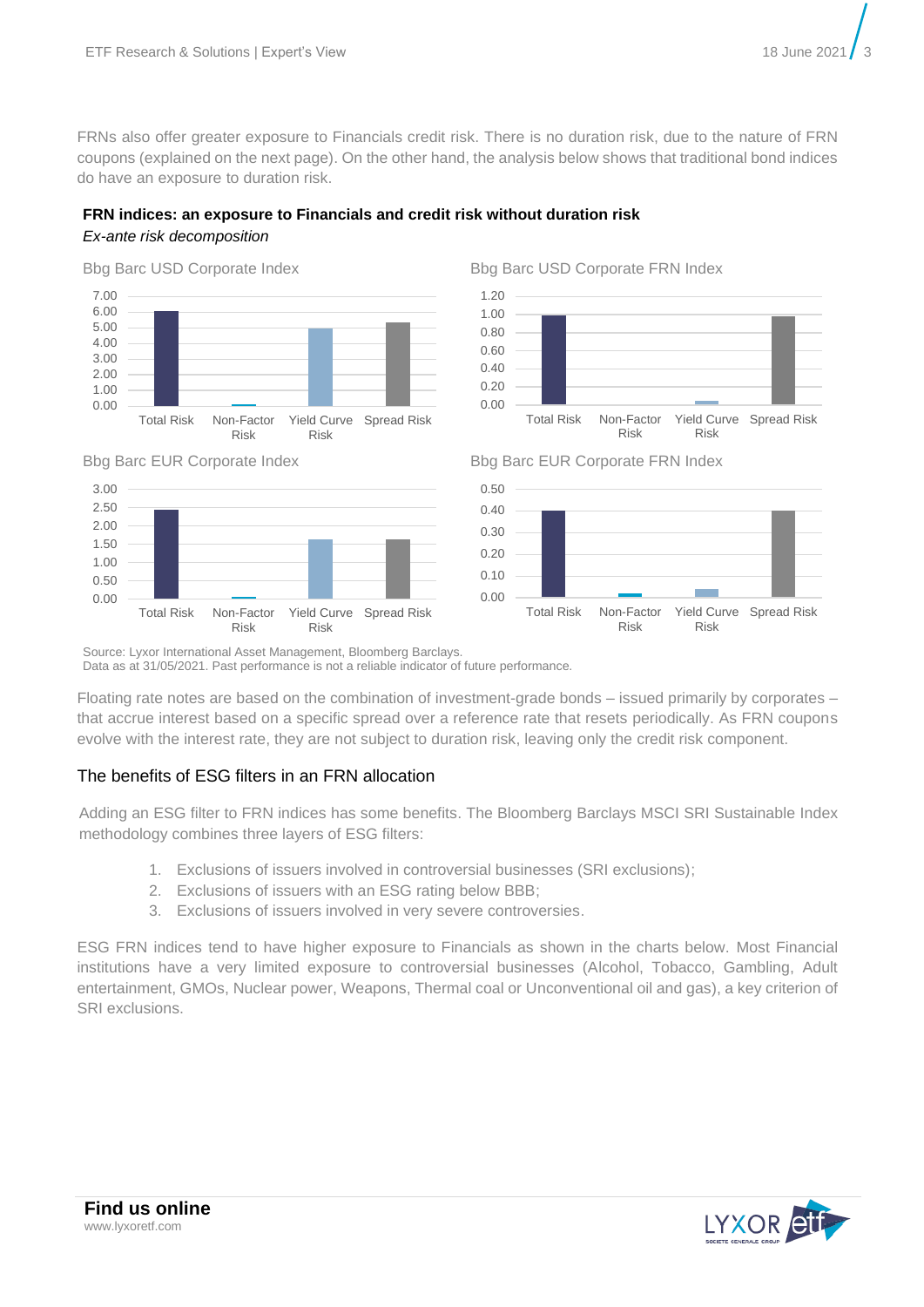#### **ESG FRN indices have higher exposure to financials than their parent**

*Bloomberg Barclays class 2 sector breakdown, (% of market value)*



**Bloomberg Barclays Global Corporate index – Sector & ESG exclusions breakdown** *Bloomberg Barclays class 2 sector breakdown, (% of market value)*



Source: Lyxor International Asset Management, Bloomberg Barclays.

Data as at 31/05/2021. Past performance is not a reliable indicator of future performance.

ESG filters can also be beneficial during periods of heightened market stress. The chart below shows that while the ESG and non-ESG indices performed similarly before the Covid-19 crisis, an allocation to ESG FRNs would have performed better at the height of the crisis in March 2020. ESG FRN indices outperformed their parent index by 0.2% to 0.5% at that time.



*SRI Sustainable FRN indices performance relative to their parent*



Source: Lyxor International Asset Management, Bloomberg Barclays.

Data as at 26/02/2021. Past performance is not a reliable indicator of future performance.

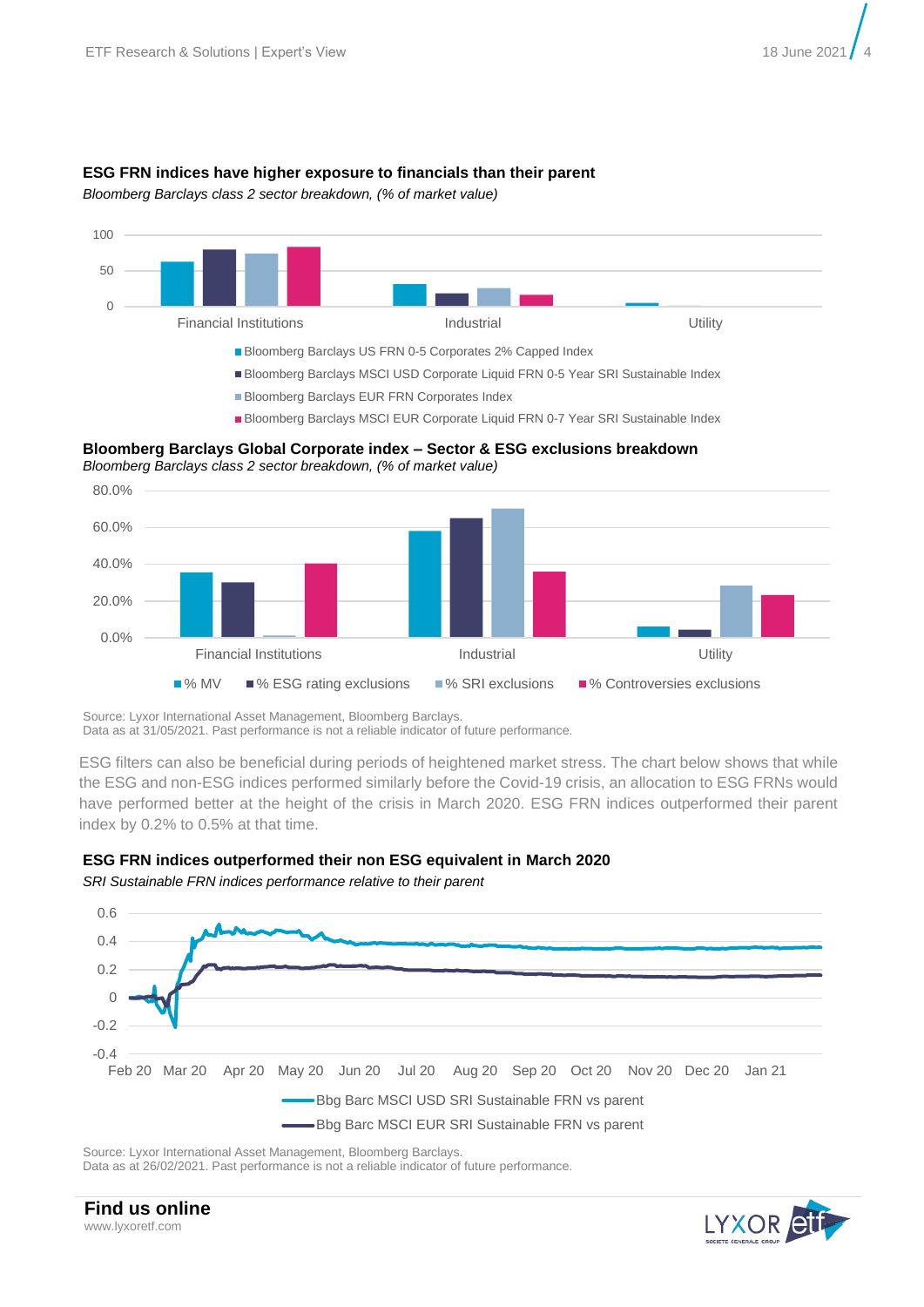#### Equity: Allocating into World Financials

With long-term government bond yields likely to head higher as global activity recovers, the Financials sector should remain supported, given its sensitivity to higher inflation and steeper yield curves.

#### **Financials are sensitive to the global recovery and inflation**

*MSCI World financials relative performance vs US inflation breakeven MSCI World financials relative performance vs Global new order books*



Source: Lyxor International Asset Management Cross Asset Research. Data as at 07/06/2021. Past performance is not a reliable indicator of future performance.



**Global banks at discount compared to history**

Source: Lyxor International Asset Management, Refinitiv, MSCI. Based on monthly data as at 31/05/2021. Past performance is not a reliable indicator of future performance.

#### MSCI World Financials Index

The MSCI World Financials Index is dominated by US banks. Lending is a central source of revenue in Banking, Capital Markets and Consumer Finance. These three industries make up ~70% of the index, and the US represents ~50% of its regional exposure.

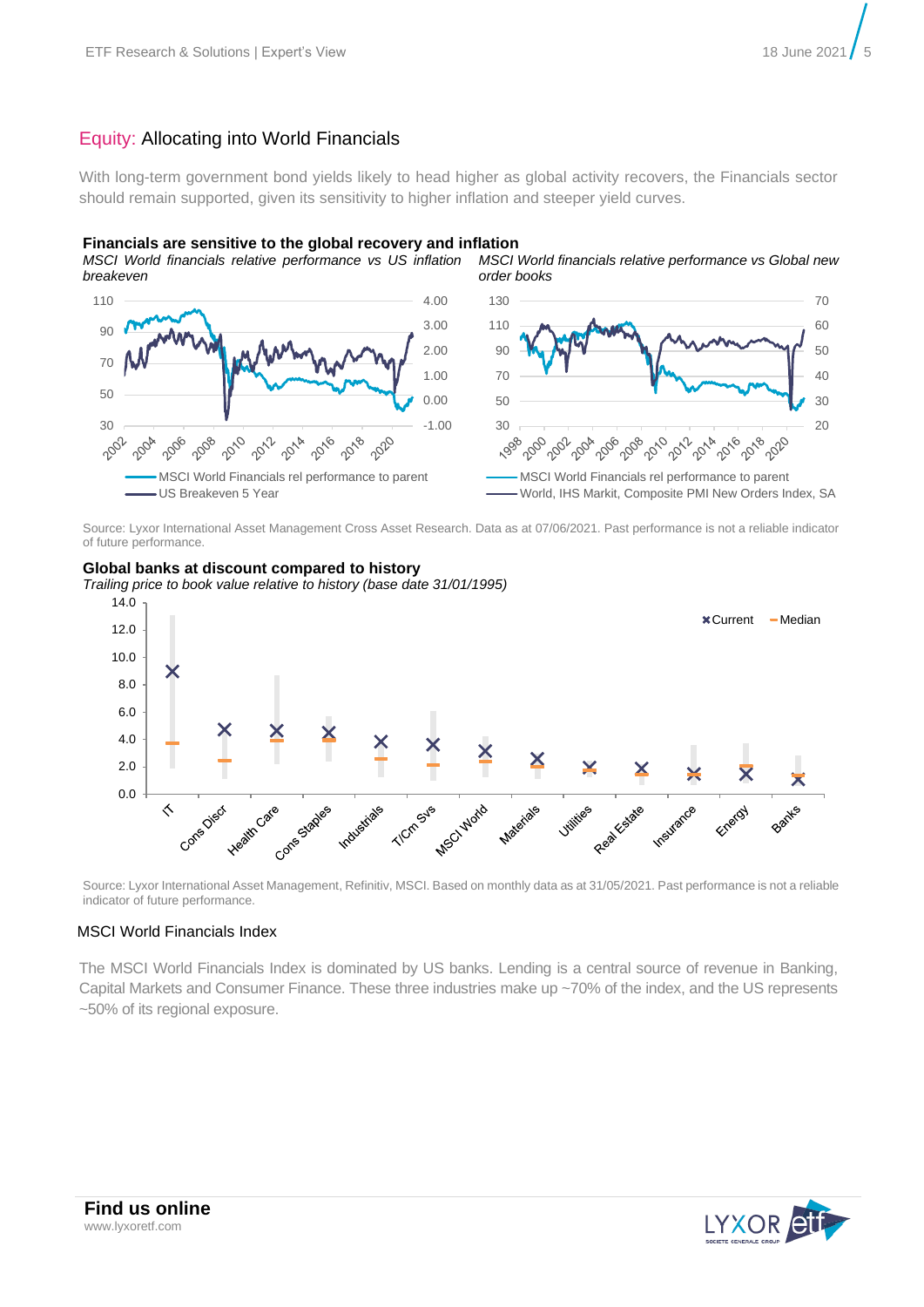# *MSCI World Financials: Sector Breakdown MSCI World Financials: Country Breakdown* **Banks, 45.13%** Insurance, 22.28% Cap. Markets, 22.08% Div. Fin. svcs, 6.91% Consumer Finance, 3.32% REITs, 0.28% United States, 53.98% Canada, 8.87% United Kingdom, 5.9% Austraila, 5.43% Japan, 4.47% Other, 21.36%

Source: Lyxor International Asset Management, Bloomberg, MSCI. Data as at 31/05/2021.

#### Banks: Benefits from a steeper yield curve and high deposit levels

The increase of long-term interest rates since H2 2020, plus higher deposit levels, are good for commercial banks' margins. Since the pandemic crisis started, US banks have benefited from a rebound in deposit flows. These were supported by aggressive central bank policies (quantitative easing) at the height of the crisis which improved funding capabilities for US corporates via debt and equity issuance.

#### **US banks' balance sheets: Deposits and securities assets surged in 2020**



Source: Lyxor International Asset Management, Refinitiv, Federal Reserve. Data as at 07/06/2021. Past performance is not a reliable indicator of future performance.

Not only can banks reinvest deposits at higher-yielding levels (securities instead of cash), but they also benefit when cost of funding is low. Cheap deposits allow commercial banks to lower their cost of funding and increase their net asset yields over time as deposits are invested in securities rather than cash.

A steeper yield curve should also provide greater upside potential to banks' mortgage portfolios. These are more sensitive to a rise in the long end of the yield curve compared to shorter duration credit-card lending (8% of US commercial banks' portfolios vs 20% for residential loans 1 ). This should translate into higher net interest income – a major part of banks' operating revenues. Declining mortgage pre-payments can also be counted among near-term benefits. Finally, the greater momentum in economic activity should lead to further improvement in credit quality and lower loan losses for commercial banks.

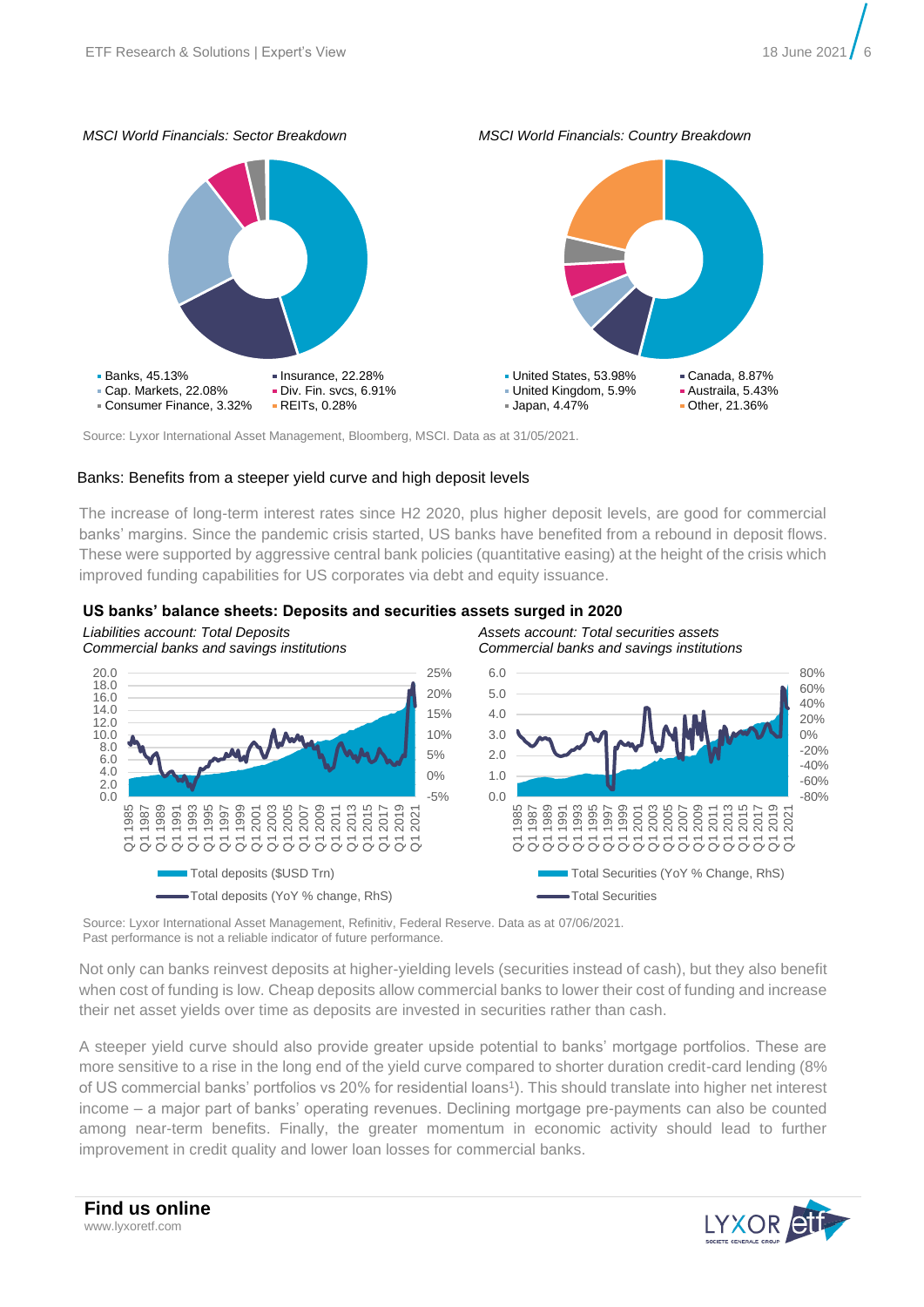#### **Higher yields – a positive impact on banks' interest income and profitability**

*Government bond yields spread & MSCI World Financials relative performance US top 20 Banks Operating revenues (% Total)*



Source: Lyxor International Asset Management Cross Asset Research, MSCI, Federal Reserve, Macrobond. Data as at 07/06/2021. Past performance is not a reliable indicator of future performance. <sup>1</sup> Sources: **FDIC Quarterly banking Profile. Q4 2020** 

#### Capital Markets: Shift towards cyclical assets and higher primary market activity

Buoyant market liquidity conditions and the recovery in economic activity allow corporates and investors to access more opportunities in financial markets. Trading revenues are likely to benefit from higher market activity and reflationary pressures allowing for greater dispersion in asset returns, especially in equities.

Buoyant liquidity conditions have spurred a rise in primary market activity for corporates. The resurgence of M&A activity via SPACs (a 'special purpose acquisition company' with no commercial operations, that is formed strictly to raise capital through an initial public offering for the purpose of acquiring an existing company) have boosted investment banks' revenues and fees from advising on such deals. There have been about 522 SPAC listings between 2020 and 2021 in the US, that brought in over \$300bn, a historical high (source: Reuters[/Refinitiv\)](https://www.reuters.com/article/us-spacs-europe-insight-idUSKBN2BL0FQ).

#### **Higher M&A activity and capital market activity bolster investment banks' revenues**

*M&A Transactions vs. MSCI Financials rel. performance ECM & DCM activity vs. MSCI Financials rel. performance*



**Find us online** www.lyxoretf.com



Source: Lyxor International Asset Management/ Cross Asset Research, MSCI, Federal Reserve, Macrobond. Data as at 06/07/2021. Past performance is not a reliable indicator of future performance.



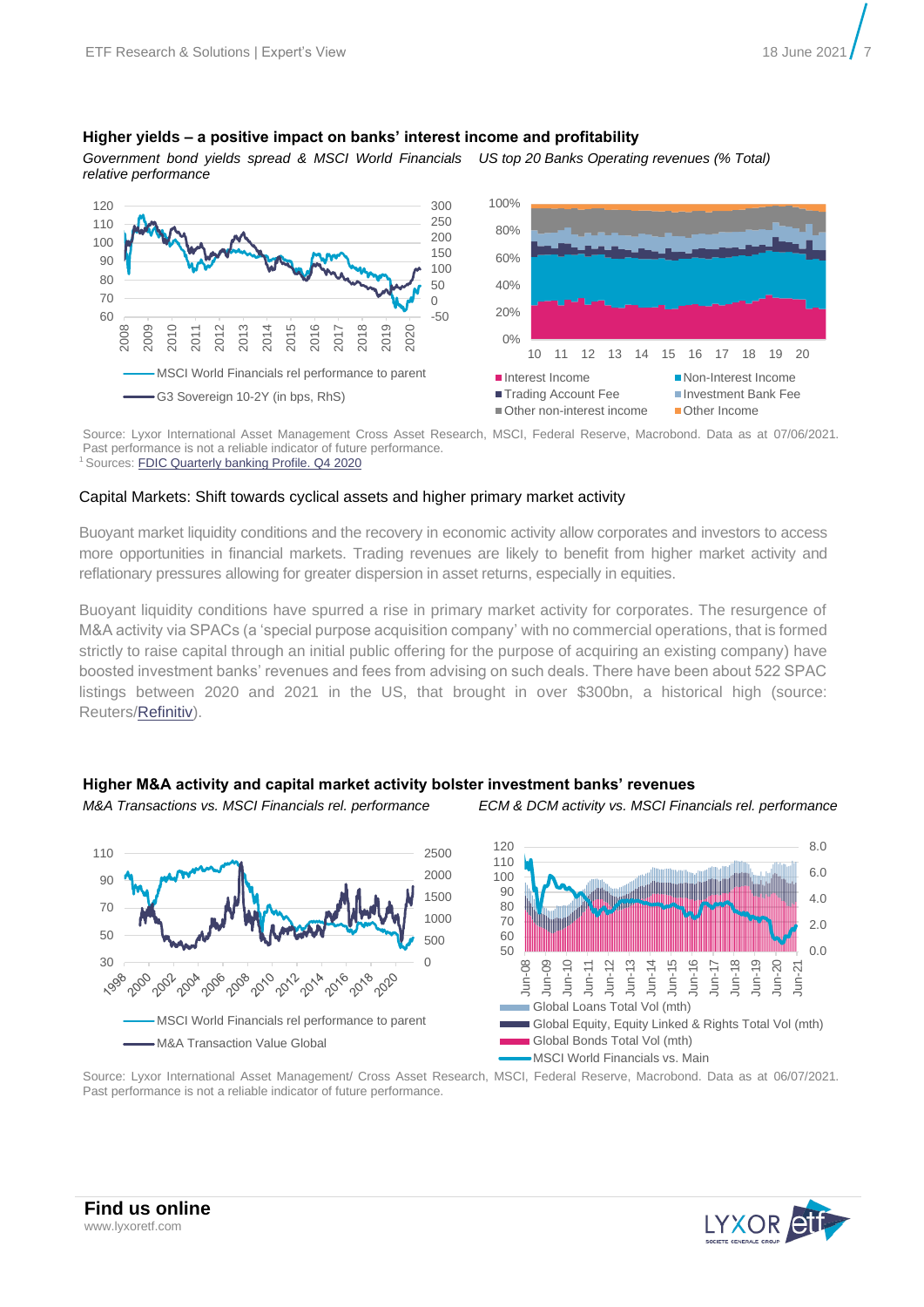

#### Related indices for an exposure to Financials

| <b>Index Exposure</b>                                               | Index name                                                                      | <b>Bloomberg ticker</b> |  |  |
|---------------------------------------------------------------------|---------------------------------------------------------------------------------|-------------------------|--|--|
| Equity: sector                                                      | MSCI Daily Total Return World Net Financials USD                                | <b>NDWUFNCL</b>         |  |  |
| <b>Credit: Floating rate notes</b>                                  | Bloomberg Barclays MSCI USD Corporate Liquid FRN 0-5 Year SRI Sustainable Index | <b>I34979US</b>         |  |  |
| <b>Credit: Floating rate notes</b>                                  | Bloomberg Barclays MSCI EUR Corporate Liquid FRN 0-7 Year SRI Sustainable Index | 134981EU                |  |  |
| Source: Lyxor International Asset Management, data as at 31/03/2021 |                                                                                 |                         |  |  |

*For more information on Lyxor ETF's range please contact your Lyxor ETF sales representative*.

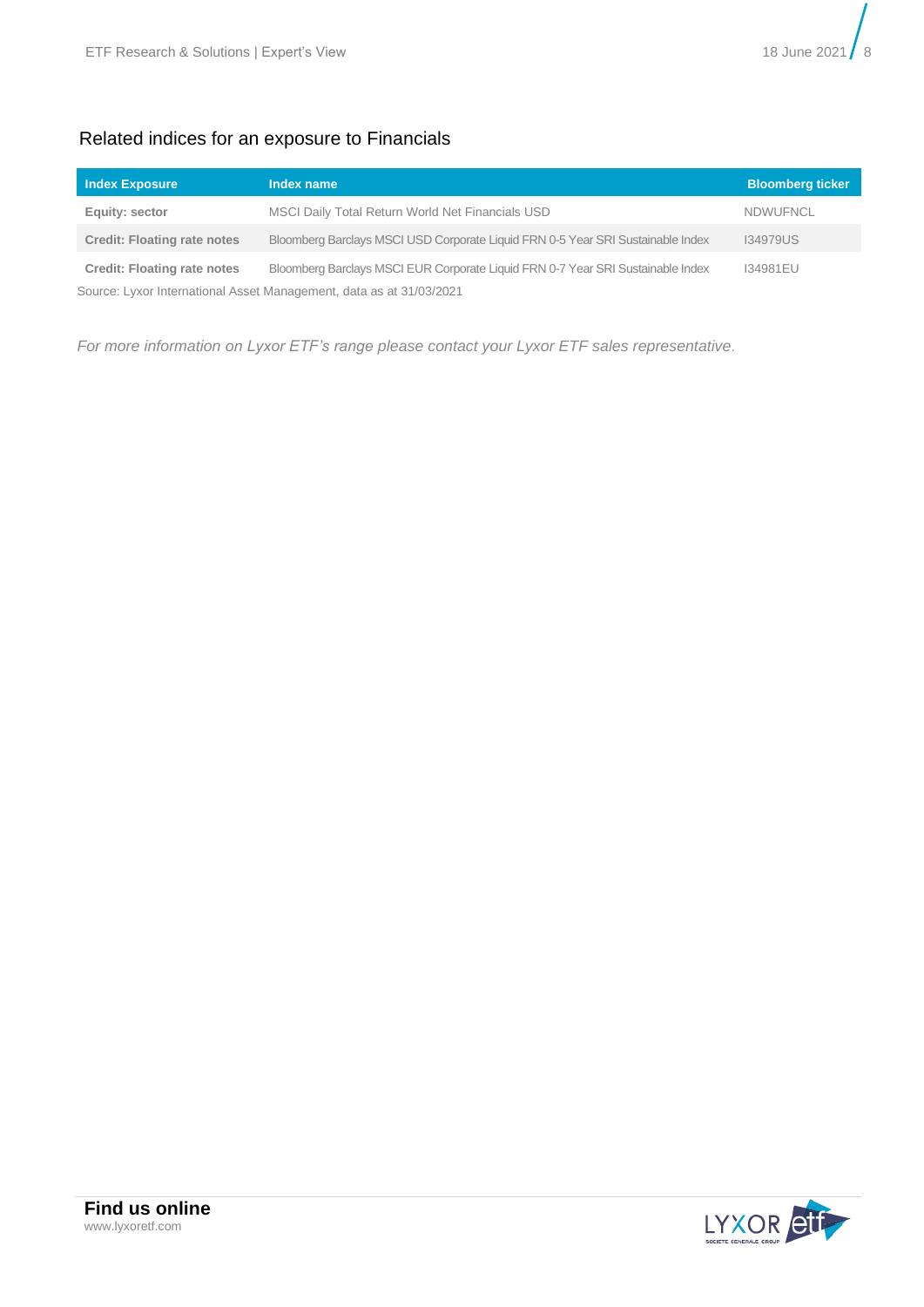#### **Knowing your risk**

It is important for potential investors to evaluate the risks described below and in the fund prospectus on our website [www.lyxoretf.com](http://www.lyxoretf.com/)

#### Capital at risk

ETFs are tracking instruments: Their risk profile is similar to a direct investment in the Underlying index. Investors' capital is fully at risk and investors may not get back the amount originally invested.

#### Replication risk

The fund objectives might not be reached due to unexpected events on the underlying markets which will impact the index calculation and the efficient fund replication.

#### Counterparty risk

With synthetic ETFs, investors are exposed to risks resulting from the use of OTC swap. In-line with UCITS guidelines, the exposure a swap counterparty cannot exceed 10% of the total fund assets. Physically replicated ETFs may have counterparty risk if they use a securities lending program.

#### Concentration risks

Some ETFs, e.g. thematic and Smart Beta ETFs select stocks or bonds for their portfolio from the original benchmark index. Where selection rules are extensive it can lead to a more concentrated portfolio where risk is spread over fewer stocks than the original benchmark.

#### **MSCI**

#### Underlying risk

The Underlying Index of a Lyxor ETF may be complex and volatile. When investing in commodities, the Underlying Index is calculated with reference to commodity futures contracts exposing the investor to a liquidity risk linked to costs such as cost of carry and transportation. ETFs exposed to Emerging Markets carry a greater risk of potential loss than investment in Developed Markets as they are exposed to a wide range of unpredictable Emerging Market risks.

#### Currency risk

ETFs may be exposed to currency risk if the ETF is denominated in a currency different to that of the Underlying index they are tracking. This means that exchange rate fluctuations could have a negative or positive effect on returns.

#### Liquidity risk

Liquidity is provided by registered market-makers on the respective stock exchange where the ETF is listed, including Societe Generale. On exchange, liquidity may be limited as a result of a suspension in the underlying market represented by the Underlying index tracked by the ETF; a failure in the systems of one of the relevant stock exchanges, or other marketmaker systems; or an abnormal trading situation or event.

licensed for use for certain purposes by Lyxor International Asset Management. None of the MSCI parties makes any representation or warranty, express or implied, to the issuer or owners of this fund or any other person or entity regarding the advisability of investing in funds generally or in this fund particularly or the ability of any MSCI index to track corresponding stock market performance. MSCI or its affiliates are the licensors of certain trademarks, service marks and trade names and of the MSCI indexes which are determined, composed and calculated by MSCI without regard to this fund or the issuer or owners of this fund or any other person or entity. None of the MSCI parties has any obligation to take the needs of the issuer or owners of this fund or any other person or entity into consideration in determining, composing or calculating the MSCI indexes. None of the MSCI parties is responsible for or has participated in the determination of the timing of, prices at, or quantities of this fund to be issued or in the determination or calculation of the equation by or the consideration into which this fund is redeemable. Further, none of the MSCI parties has any obligation or liability to the issuer or owners of this fund or any other person or entity in connection with the administration, marketing or offering of this fund. Although MSCI shall obtain information for inclusion in or for use in the calculation of the MSCI indexes from sources that MSCI considers reliable, none of the MSCI parties warrants or guarantees the originality, accuracy and/or the completeness of any MSCI index or any data included therein. None of the MSCI parties makes any warranty, express or implied, as to results to be obtained by the issuer of the fund, owners of the fund, or any other person or entity, from the use of any MSCI index or any data included therein. None of the MSCI parties shall have any liability for any errors, omissions or interruptions of or in connection with any MSCI index or any data included therein. Further, none of the MSCI parties makes any express or implied warranties of any kind, and the MSCI parties hereby expressly disclaim all warranties of merchantability and fitness for a particular purpose, with respect to each MSCI index and any data included therein. Without limiting any of the foregoing, in no event shall any of the MSCI parties have any liability for any direct, indirect, special, punitive, consequential or any other damages (including lost profits) even if notified of the possibility of such damages.

The MSCI indexes are the exclusive property of MSCI. MSCI and the MSCI index names are service mark(s) of MSCI or its affiliates and have been

#### **Bloomberg**

BLOOMBERG® is a trademark and service mark of Bloomberg Finance L.P. and its affiliates (collectively "Bloomberg"). BARCLAYS® is a trademark and service mark of Barclays Bank Plc (collectively with its affiliates, "Barclays"), used under license. Bloomberg or Bloomberg's licensors, including Barclays, own all proprietary rights in the Bloomberg Barclays Indices. Neither Bloomberg nor Barclays is affiliated with Lyxor International Asset Management, and neither approves, endorses, reviews or recommends the Sub-Funds. Neither Bloomberg nor Barclays guarantees the timeliness, accurateness or completeness of any data or information relating to the Indices, and neither shall be liable in any way to Lyxor International Asset Management, investors in the Sub-Funds or other third parties in respect of the use or accuracy of the Benchmark Indices or any data included therein.

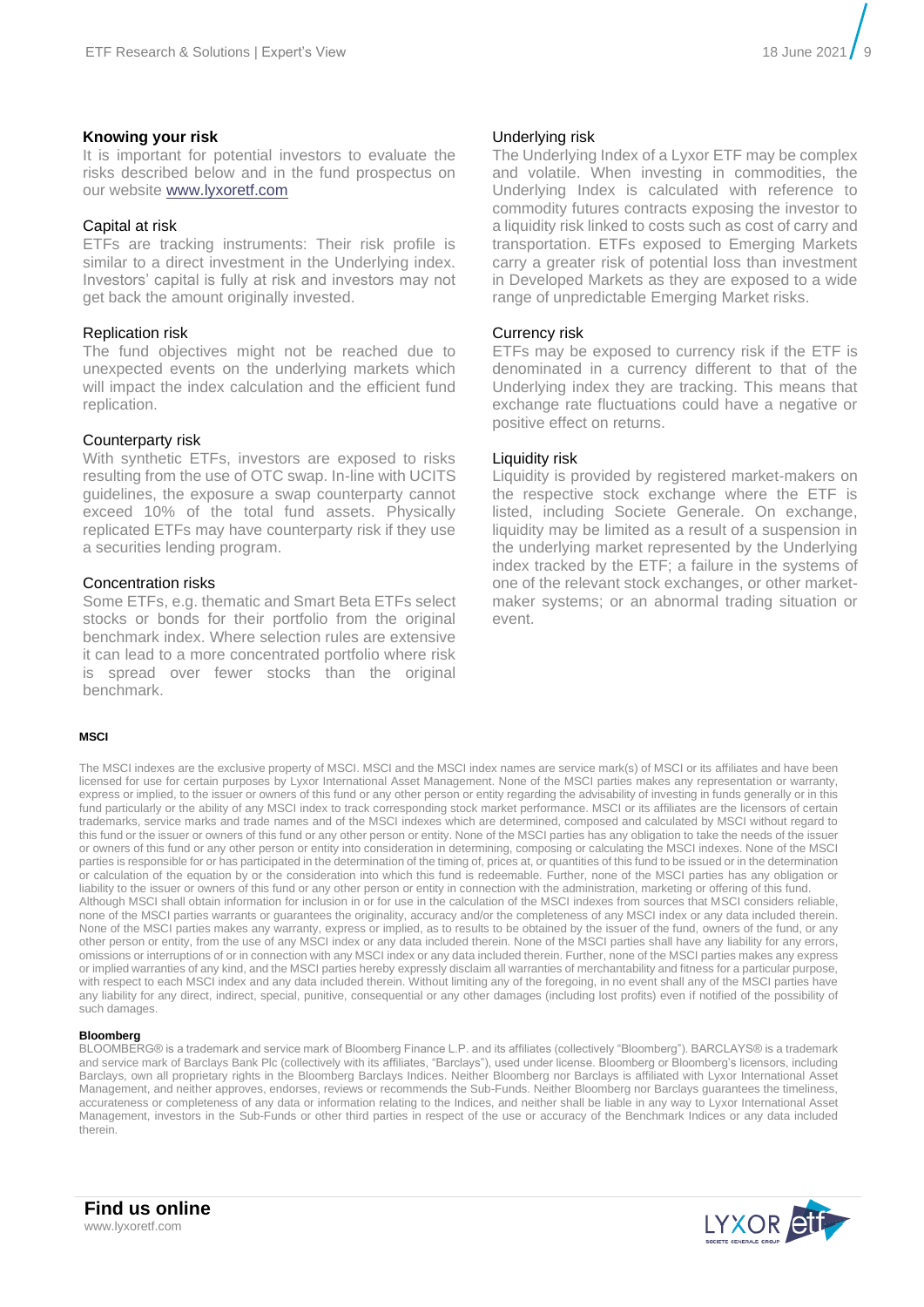#### **Important information**

This message is a product of LIAM sales group and is not a product of LIAM Cross Asset Research Department. It is not intended for use by or targeted at retail clients. The circumstances in which this message has been produced are such that it may not be characterised as independent investment research and should be treated as a marketing communication even if it contains a research recommendation. For more, visit our global research disclosure website www.lyxoretf.com/compliance.

This document is for the exclusive use of investors acting on their own account and categorised either as "eligible counterparties" or "professional clients" within the meaning of markets in financial instruments directive 2014/65/EU. This communication is not directed at retail clients. Except in the UK, where the document is issued by Lyxor Asset Management UK LLP, which is authorized and regulated by the Financial Conduct Authority in the UK under Registration Number 435658, this document is issued by Lyxor International Asset Management (LIAM), a French management company authorized by the Autorité des marchés financiers and placed under the regulations of the UCITS (2014/91/EU) and AIFM (2011/61/EU) Directives. Société Générale is a French credit institution (bank) authorised by the Autorité de contrôle prudentiel et de résolution (the French Prudential Control Authority). Some of the funds described in this brochure are subfunds of either Multi Units Luxembourg or Lyxor Index Fund, being both investment companies with Variable Capital (SICAV) incorporated under Luxembourg Law, listed on the official list of Undertakings for Collective Investment, and have been approved and authorised by the CSSF under Part I of the Luxembourg Law of 17th December 2010 (the "2010 Law") on Undertakings for Collective Investment in accordance with provisions of the Directive 2009/65/EC (the "2009 Directive") and subject to the supervision of the Commission de Surveillance du Secteur Financier (CSSF).

Alternatively, some of the funds described in this document are either (i) French FCPs (fonds commun de placement) or (ii) sub-funds of Multi Units France a French SICAV, both the French FCPs and sub-funds of Multi Units France are incorporated under the French Law and approved by the French Autorité des marchés financiers. Each fund complies with the UCITS Directive (2009/65/CE) and has been approved by the French Autorité des marchés financiers. Société Générale and Lyxor AM recommend that investors read carefully the "risk factors" section of the product's prospectus and Key Investor Information Document (KIID). The prospectus and the KIID are available in French on the website of the AMF (www.amffrance.org). The prospectus in English and the KIID in the relevant local language (for all the countries referred to, in this document as a country in which a public offer of the product is authorised) are available free of charge on Lyxoretf.com or upon request to client-services-etf@lyxor.com. The products are the object of market-making contracts, the purpose of which is to ensure the liquidity of the products on NYSE Euronext Paris, Deutsche Boerse (Xetra) and the London Stock Exchange, assuming normal market conditions and normally functioning computer systems. Units of a specific UCITS ETF managed by an asset manager and purchased on the secondary market cannot usually be sold directly back to the asset manager itself. Investors must buy and sell units on a secondary market with the assistance of an intermediary (e.g. a stockbroker) and may incur fees for doing so. In addition, investors may pay more than the current net asset value when selling them. Updated composition of the product's investment portfolio is available on www. lyxoretf.com.

In addition, the indicative net asset value is published on the Reuters and Bloomberg pages of the product and might also be mentioned on the websites of the stock exchanges where the product is listed. Prior to investing in the product, investors should seek independent financial, tax, accounting and legal advice. It is each investor's responsibility to ascertain that it is authorised to subscribe or invest into this product. This document together with the prospectus and/or more generally any information or documents with respect to or in connection with the Fund does not constitute an offer for sale or solicitation of an offer for sale in any jurisdiction (i) in which such offer or solicitation is not authorized, (ii) in which the person making such offer or solicitation is not qualified to do so, or (iii) to any person to whom it is unlawful to make such offer or solicitation. In addition, the shares are not registered under the U.S Securities Act of 1933 and may not be directly or indirectly offered or sold in the United States (including its territories or possessions) or to or for the benefit of a U.S Person (being a "United State Person" within the meaning of Regulation S under the Securities Act of 1933 of the United States, as amended, and/or any person not included in the definition of "Non-United States Person" within the meaning of Section 4.7 (a) (1) (iv) of the rules of the U.S. Commodity Futures Trading Commission.). No U.S federal or state securities commission has reviewed or approved this document and more generally any documents with respect to or in connection with the fund. Any representation to the contrary is a criminal offence. This document is of a commercial nature and not of a regulatory nature. This document does not constitute an offer, or an invitation to make an offer, from Société Générale, Lyxor Asset Management (together with its affiliates, Lyxor AM) or any of their respective subsidiaries to purchase or sell the product referred to herein. These funds include a risk of capital loss. The redemption value of this fund may be less than the amount initially invested. The value of this fund can go down as well as up and the return upon the investment will therefore necessarily be variable. In a worst-case scenario, investors could sustain the loss of their entire investment. This document is confidential and may be neither communicated to any third party (with the exception of external advisors on the condition that they themselves respect this confidentiality undertaking) nor copied in whole or in part, without the prior written consent of Lyxor AM or Société Générale. The obtaining of the tax advantages or treatments defined in this document (as the case may be) depends on each investor's particular tax status, the jurisdiction from which it invests as well as applicable laws. This tax treatment can be modified at any time. We recommend to investors who wish to obtain further information on their tax status that they seek assistance from their tax advisor. The attention of the investor is drawn to the fact that the net asset value stated in this document (as the case may be) cannot be used as a basis for subscriptions and/or redemptions. The market information displayed in this document is based on data at a given moment and may change from time to time.

#### **For investors in Switzerland**

This document has been provided by Lyxor International Asset Management that is solely responsible for its content.

This document is not to be deemed distribution of funds in Switzerland according to the Swiss collective investment schemes act of 23 June 2006

(as amended from time to time, CISA) or any other applicable Swiss laws or regulations.

This document is reserved and must be given in Switzerland exclusively to Qualified Investors as defined by the Swiss Collective Investment Scheme Act of 23 June 2006 (as amended from time to time, CISA).

Financial intermediaries (including particularly, representatives of private banks or independent asset managers, Intermediaries) are hereby reminded on the strict regulatory requirements applicable under the CISA to any distribution of foreign collective investment schemes in Switzerland. It is each Intermediary's sole responsibility to ensure that (i) all these requirements are put in place prior to any Intermediary distributing any of the Funds presented in this document and (ii) that otherwise, it does not take any action that could constitute distribution of collective investment schemes in Switzerland as defined in article 3 CISA and related regulation.

Any information in this document is given only as of the date of this document and is not updated as of any date thereafter.

This document is for information purposes only and does not constitute an offer, an invitation to make an offer, a solicitation or recommendation to invest in collective investment schemes. This document is not a prospectus as per article 652a or 1156 of the Swiss Code of Obligations, a listing prospectus according to the listing rules of the SIX Swiss Exchange or any other trading venue as defined by the Swiss Financial Market Infrastructure Act of 19 June 2015 (as amended from time to time, FMIA), a simplified prospectus, a key investor information document or a prospectus as defined in the CISA

An investment in collective investment schemes involves significant risks that are described in each prospectus or offering memorandum. Each potential investor should read the entire prospectus or offering memorandum and should carefully consider the risk warnings and disclosures before making an investment decision.

Any benchmarks/indices cited in this document are provided for information purposes only.

This document is not the result of a financial analysis and therefore is not subject to the "Directive on the Independence of Financial Research" of the Swiss Bankers Association.

This document does not contain personalized recommendations or advice and is not intended to substitute any professional advice on investments in financial products.



**Find us online** www.lyxoretf.com